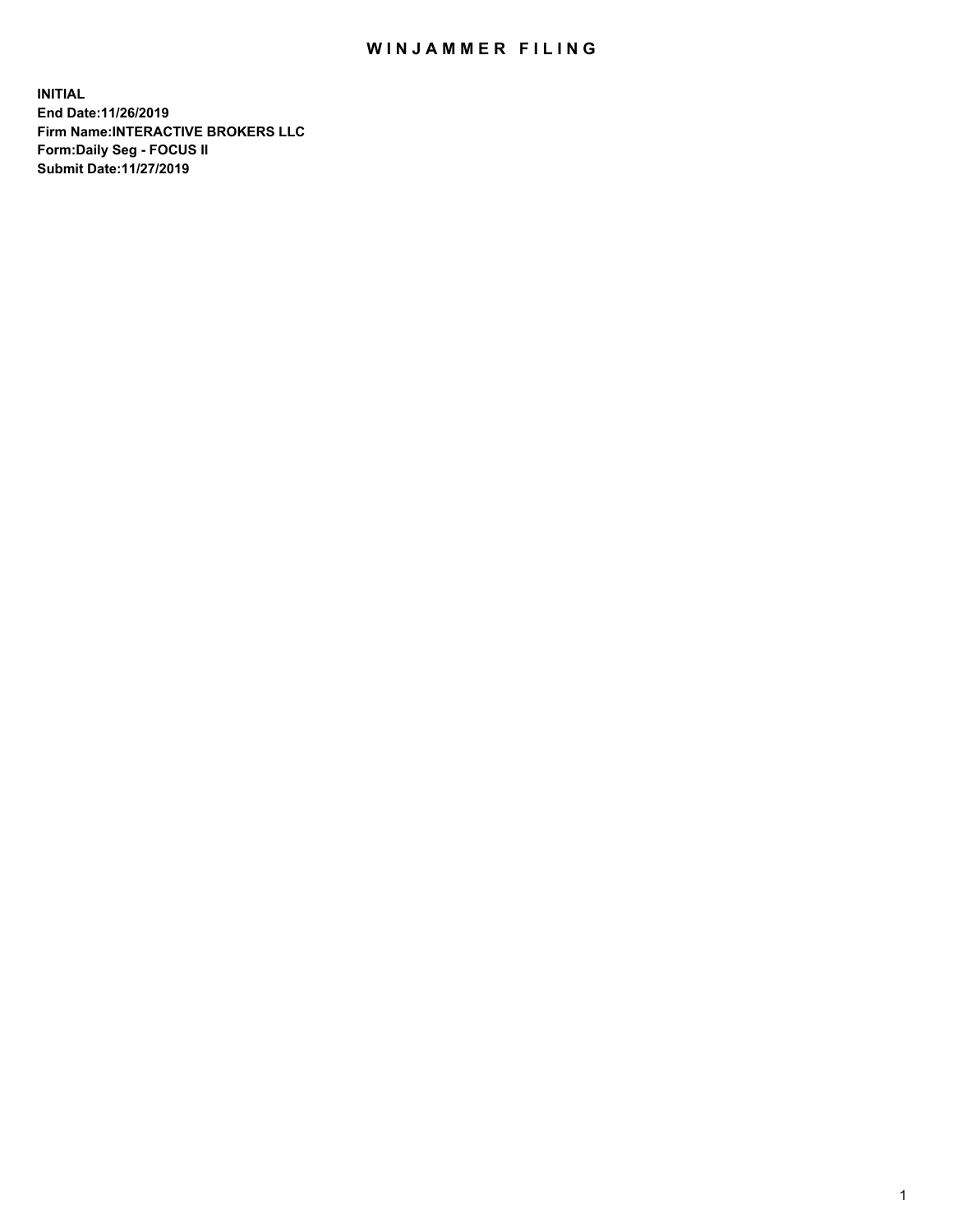**INITIAL End Date:11/26/2019 Firm Name:INTERACTIVE BROKERS LLC Form:Daily Seg - FOCUS II Submit Date:11/27/2019 Daily Segregation - Cover Page**

| Name of Company                                                                                                                                                                                                                                                                                                                | <b>INTERACTIVE BROKERS LLC</b>                                                                  |
|--------------------------------------------------------------------------------------------------------------------------------------------------------------------------------------------------------------------------------------------------------------------------------------------------------------------------------|-------------------------------------------------------------------------------------------------|
| <b>Contact Name</b>                                                                                                                                                                                                                                                                                                            | James Menicucci                                                                                 |
| <b>Contact Phone Number</b>                                                                                                                                                                                                                                                                                                    | 203-618-8085                                                                                    |
| <b>Contact Email Address</b>                                                                                                                                                                                                                                                                                                   | jmenicucci@interactivebrokers.c<br>om                                                           |
| FCM's Customer Segregated Funds Residual Interest Target (choose one):<br>a. Minimum dollar amount: ; or<br>b. Minimum percentage of customer segregated funds required:%; or<br>c. Dollar amount range between: and; or<br>d. Percentage range of customer segregated funds required between:% and%.                          | $\overline{\mathbf{0}}$<br>$\overline{\mathbf{0}}$<br>155,000,000 245,000,000<br>0 <sub>0</sub> |
| FCM's Customer Secured Amount Funds Residual Interest Target (choose one):<br>a. Minimum dollar amount: ; or<br>b. Minimum percentage of customer secured funds required:% ; or<br>c. Dollar amount range between: and; or<br>d. Percentage range of customer secured funds required between:% and%.                           | $\overline{\mathbf{0}}$<br>$\overline{\mathbf{0}}$<br>80,000,000 120,000,000<br>0 <sub>0</sub>  |
| FCM's Cleared Swaps Customer Collateral Residual Interest Target (choose one):<br>a. Minimum dollar amount: ; or<br>b. Minimum percentage of cleared swaps customer collateral required:% ; or<br>c. Dollar amount range between: and; or<br>d. Percentage range of cleared swaps customer collateral required between:% and%. | $\overline{\mathbf{0}}$<br>$\underline{\mathbf{0}}$<br>0 <sub>0</sub><br>0 <sub>0</sub>         |

Attach supporting documents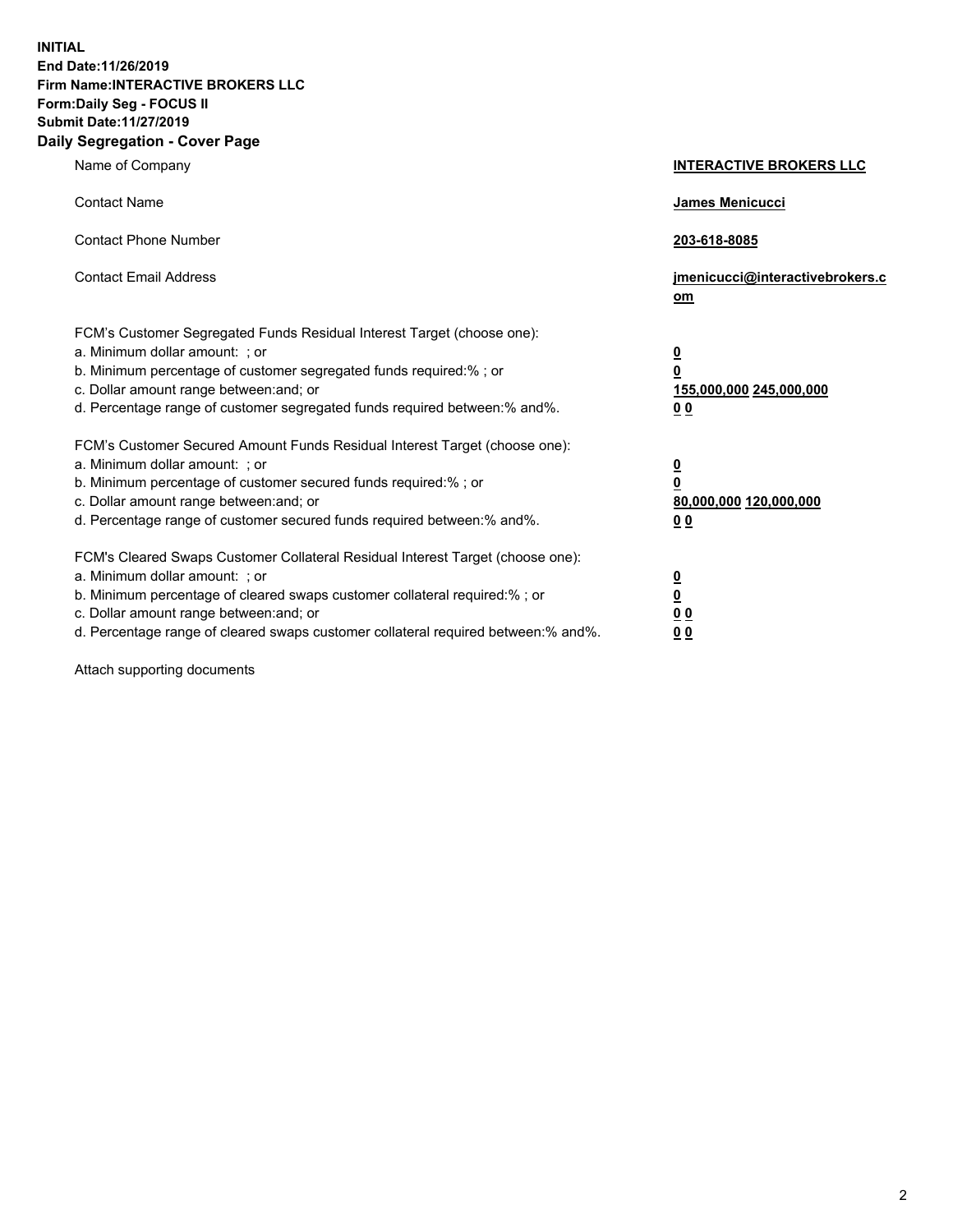## **INITIAL End Date:11/26/2019 Firm Name:INTERACTIVE BROKERS LLC Form:Daily Seg - FOCUS II Submit Date:11/27/2019**

|     | <b>Daily Segregation - Secured Amounts</b>                                                  |                                                |
|-----|---------------------------------------------------------------------------------------------|------------------------------------------------|
|     | Foreign Futures and Foreign Options Secured Amounts                                         |                                                |
|     | Amount required to be set aside pursuant to law, rule or regulation of a foreign            | $0$ [7305]                                     |
|     | government or a rule of a self-regulatory organization authorized thereunder                |                                                |
| 1.  | Net ledger balance - Foreign Futures and Foreign Option Trading - All Customers             |                                                |
|     | A. Cash                                                                                     | 493,955,929 [7315]                             |
|     | B. Securities (at market)                                                                   | $0$ [7317]                                     |
| 2.  | Net unrealized profit (loss) in open futures contracts traded on a foreign board of trade   | 15,306,658 [7325]                              |
| 3.  | Exchange traded options                                                                     |                                                |
|     | a. Market value of open option contracts purchased on a foreign board of trade              | 100,097 [7335]                                 |
|     | b. Market value of open contracts granted (sold) on a foreign board of trade                | -70,029 [7337]                                 |
| 4.  | Net equity (deficit) (add lines 1.2. and 3.)                                                | 509,292,655 [7345]                             |
| 5.  | Account liquidating to a deficit and account with a debit balances - gross amount           | 7,061 [7351]                                   |
|     | Less: amount offset by customer owned securities                                            | 0 [7352] 7,061 [7354]                          |
| 6.  | Amount required to be set aside as the secured amount - Net Liquidating Equity              | 509,299,716 [7355]                             |
|     | Method (add lines 4 and 5)                                                                  |                                                |
| 7.  | Greater of amount required to be set aside pursuant to foreign jurisdiction (above) or line | 509,299,716 [7360]                             |
|     | 6.                                                                                          |                                                |
|     | FUNDS DEPOSITED IN SEPARATE REGULATION 30.7 ACCOUNTS                                        |                                                |
| 1.  | Cash in banks                                                                               |                                                |
|     | A. Banks located in the United States                                                       | 36,776,606 [7500]                              |
|     | B. Other banks qualified under Regulation 30.7                                              | 0 [7520] 36,776,606 [7530]                     |
| 2.  | Securities                                                                                  |                                                |
|     | A. In safekeeping with banks located in the United States                                   | 493,117,062 [7540]                             |
|     | B. In safekeeping with other banks qualified under Regulation 30.7                          | 0 [7560] 493,117,062 [7570]                    |
| 3.  | Equities with registered futures commission merchants                                       |                                                |
|     | A. Cash                                                                                     | $0$ [7580]                                     |
|     | <b>B.</b> Securities                                                                        | $0$ [7590]                                     |
|     | C. Unrealized gain (loss) on open futures contracts                                         | $0$ [7600]                                     |
|     | D. Value of long option contracts                                                           | $0$ [7610]                                     |
|     | E. Value of short option contracts                                                          | 0 [7615] 0 [7620]                              |
| 4.  | Amounts held by clearing organizations of foreign boards of trade                           |                                                |
|     | A. Cash                                                                                     | $0$ [7640]                                     |
|     | <b>B.</b> Securities                                                                        | $0$ [7650]                                     |
|     | C. Amount due to (from) clearing organization - daily variation                             | $0$ [7660]                                     |
|     | D. Value of long option contracts                                                           | $0$ [7670]                                     |
|     | E. Value of short option contracts                                                          | 0 [7675] 0 [7680]                              |
| 5.  | Amounts held by members of foreign boards of trade                                          |                                                |
|     | A. Cash                                                                                     | 101,244,989 [7700]                             |
|     | <b>B.</b> Securities                                                                        | $0$ [7710]                                     |
|     | C. Unrealized gain (loss) on open futures contracts                                         | 2,868,882 [7720]                               |
|     | D. Value of long option contracts                                                           | 100,097 [7730]                                 |
|     | E. Value of short option contracts                                                          | <mark>-70,029</mark> [7735] 104,143,939 [7740] |
| 6.  | Amounts with other depositories designated by a foreign board of trade                      | $0$ [7760]                                     |
| 7.  | Segregated funds on hand                                                                    | $0$ [7765]                                     |
| 8.  | Total funds in separate section 30.7 accounts                                               | 634,037,607 [7770]                             |
| 9.  | Excess (deficiency) Set Aside for Secured Amount (subtract line 7 Secured Statement         |                                                |
|     | Page 1 from Line 8)                                                                         | 124,737,891 [7380]                             |
| 10. | Management Target Amount for Excess funds in separate section 30.7 accounts                 |                                                |
| 11. | Excess (deficiency) funds in separate 30.7 accounts over (under) Management Target          | 80,000,000 [7780]<br>44,737,891 [7785]         |
|     |                                                                                             |                                                |
|     |                                                                                             |                                                |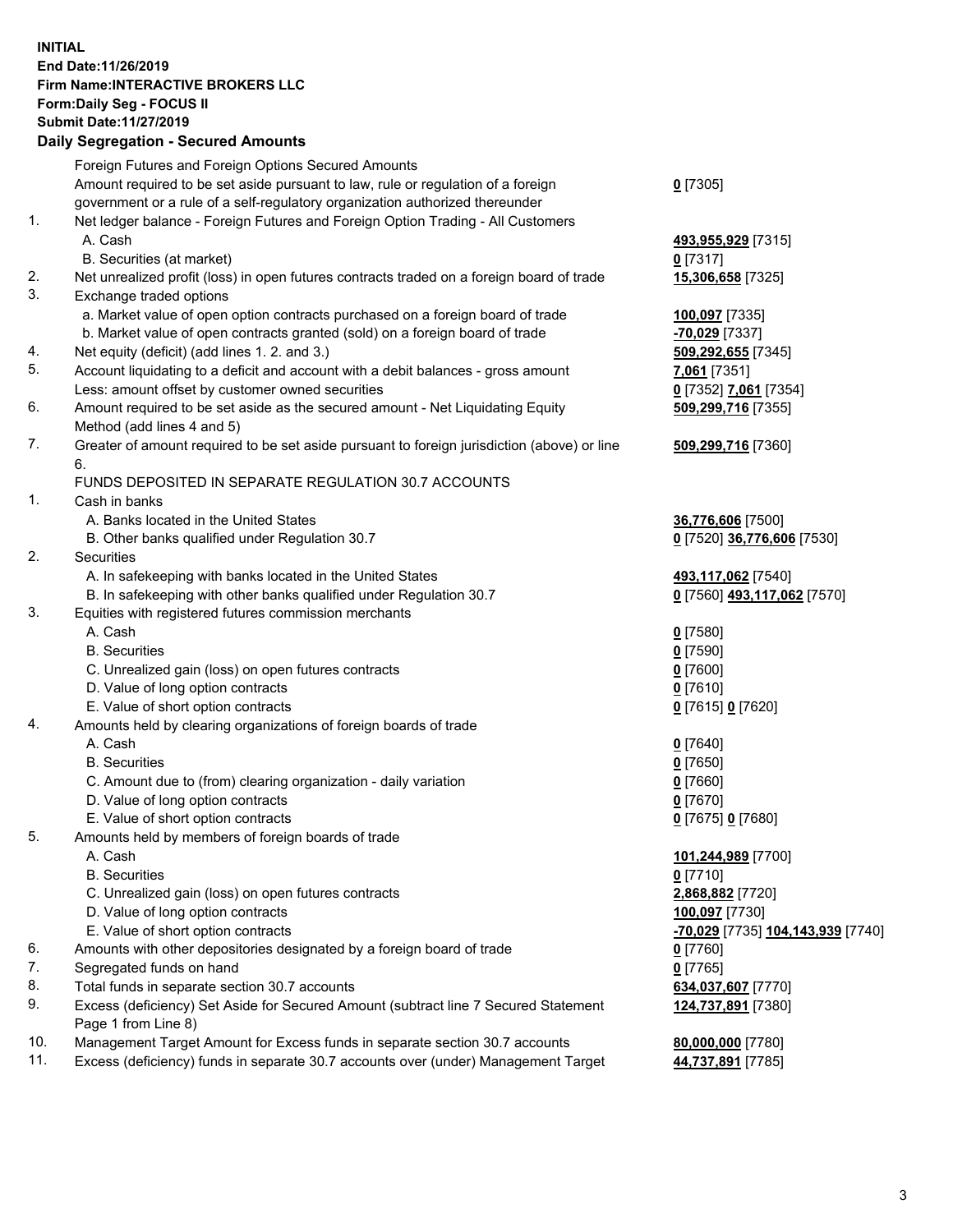**INITIAL End Date:11/26/2019 Firm Name:INTERACTIVE BROKERS LLC Form:Daily Seg - FOCUS II Submit Date:11/27/2019 Daily Segregation - Segregation Statement** SEGREGATION REQUIREMENTS(Section 4d(2) of the CEAct) 1. Net ledger balance A. Cash **4,129,359,892** [7010] B. Securities (at market) **0** [7020] 2. Net unrealized profit (loss) in open futures contracts traded on a contract market **-57,361,262** [7030] 3. Exchange traded options A. Add market value of open option contracts purchased on a contract market **159,353,246** [7032] B. Deduct market value of open option contracts granted (sold) on a contract market **-189,246,946** [7033] 4. Net equity (deficit) (add lines 1, 2 and 3) **4,042,104,930** [7040] 5. Accounts liquidating to a deficit and accounts with debit balances - gross amount **963,765** [7045] Less: amount offset by customer securities **0** [7047] **963,765** [7050] 6. Amount required to be segregated (add lines 4 and 5) **4,043,068,695** [7060] FUNDS IN SEGREGATED ACCOUNTS 7. Deposited in segregated funds bank accounts A. Cash **964,765,367** [7070] B. Securities representing investments of customers' funds (at market) **1,934,272,555** [7080] C. Securities held for particular customers or option customers in lieu of cash (at market) **0** [7090] 8. Margins on deposit with derivatives clearing organizations of contract markets A. Cash **2,783,271** [7100] B. Securities representing investments of customers' funds (at market) **1,366,885,745** [7110] C. Securities held for particular customers or option customers in lieu of cash (at market) **0** [7120] 9. Net settlement from (to) derivatives clearing organizations of contract markets **5,252,306** [7130] 10. Exchange traded options A. Value of open long option contracts **162,233,878** [7132] B. Value of open short option contracts **-192,755,960** [7133] 11. Net equities with other FCMs A. Net liquidating equity **0** [7140] B. Securities representing investments of customers' funds (at market) **0** [7160] C. Securities held for particular customers or option customers in lieu of cash (at market) **0** [7170] 12. Segregated funds on hand **0** [7150] 13. Total amount in segregation (add lines 7 through 12) **4,243,437,162** [7180] 14. Excess (deficiency) funds in segregation (subtract line 6 from line 13) **200,368,467** [7190] 15. Management Target Amount for Excess funds in segregation **155,000,000** [7194]

16. Excess (deficiency) funds in segregation over (under) Management Target Amount Excess

**45,368,467** [7198]